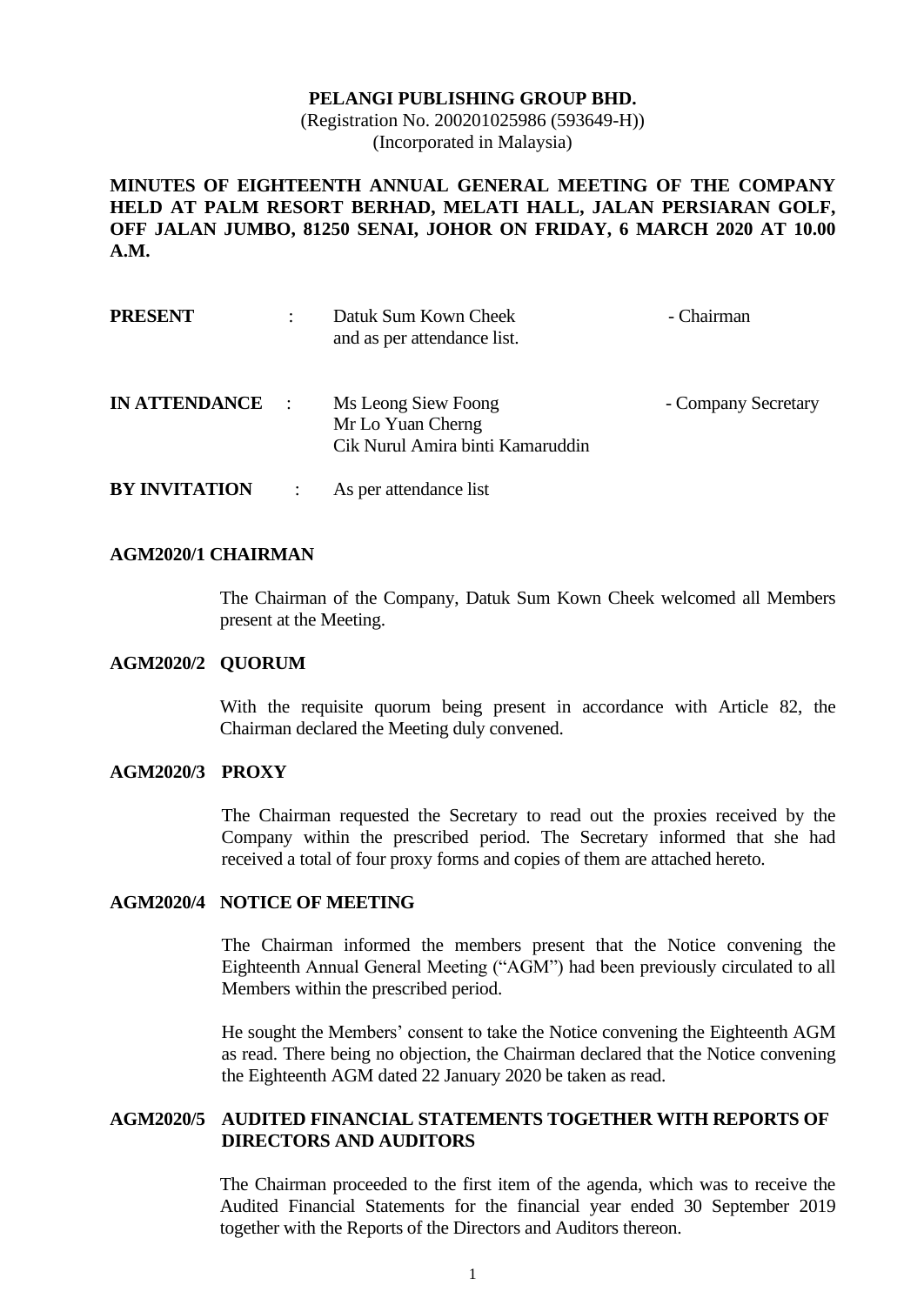He informed the members present that the Audited Financial Statements for the financial year ended 30 September 2019 together with the Reports of the Directors and Auditors thereon had been circulated to all Members within the prescribed period, a copy of which was tabled at the Meeting.

The Company received a letter from Minority Shareholders Watch Group ("MSWG") on 17 February 2020. The Company has replied to MSWG accordingly and Mr. Sum Lih Kang was invited to read out the said reply. Summary of MSWG's letter and the Company's reply letter were appended below:

| <b>MSWG</b>                                                      | The Company                                                              |
|------------------------------------------------------------------|--------------------------------------------------------------------------|
| <b>Strategy and Financial Matters</b>                            | The key competitive advantages of the                                    |
| 1) Publishing and Production Segment                             | Publishing and Production segments                                       |
| (Pages 19 & 161 of the Annual Report                             | include PPG's 40 years quality contents                                  |
| 2019)                                                            | bank and pool of talents, i.e. editorial,                                |
| What is the segment's key competitive                            | writer and educationist. And also the                                    |
| advantages?                                                      | experience in adapting educational                                       |
|                                                                  | content into local curriculum, i.e.                                      |
|                                                                  | Indonesia curriculum and Thailand                                        |
|                                                                  | curriculum.                                                              |
|                                                                  | The variety of publications<br>and                                       |
|                                                                  | products from Nursery to Higher                                          |
|                                                                  | Education, including play<br>based                                       |
|                                                                  | educational products, infant products,                                   |
|                                                                  | digital contents (i.e. ebooks), digital                                  |
|                                                                  | learning tools and AR products is also                                   |
|                                                                  | one of the key competitive advantages                                    |
|                                                                  | for this segment.                                                        |
|                                                                  | In addition, PPG is a full-fledged                                       |
|                                                                  | publisher with in-house printing for                                     |
|                                                                  | better control on pricing of the printed                                 |
|                                                                  | books.                                                                   |
|                                                                  |                                                                          |
| 2) ASEAN Markets (Page 17 of the                                 | To increase market share or penetration                                  |
| <b>Annual Report 2019)</b><br>What                               | ASEAN market, PPG is<br>the<br>in<br>grooming more local talents in this |
| is the strategy or steps<br>required to increase market share or | segment to develop more products to                                      |
| penetration in the ASEAN market?                                 | adapt to the local market. These                                         |
|                                                                  | products are to be more innovative and                                   |
|                                                                  | to align with the worldwide education                                    |
|                                                                  | trend.                                                                   |
|                                                                  | With the products, PPG strives to open                                   |
|                                                                  | up and expand to more distribution                                       |
|                                                                  | channels, including digital<br>sales                                     |
|                                                                  | channels. PPG aims to strengthen our                                     |
|                                                                  | brand in ASEAN countries via new                                         |
|                                                                  | channels<br>and also generate<br>more                                    |
|                                                                  | revenues.                                                                |
|                                                                  | In addition, PPG is open to more                                         |
|                                                                  | collaboration with local publishers and                                  |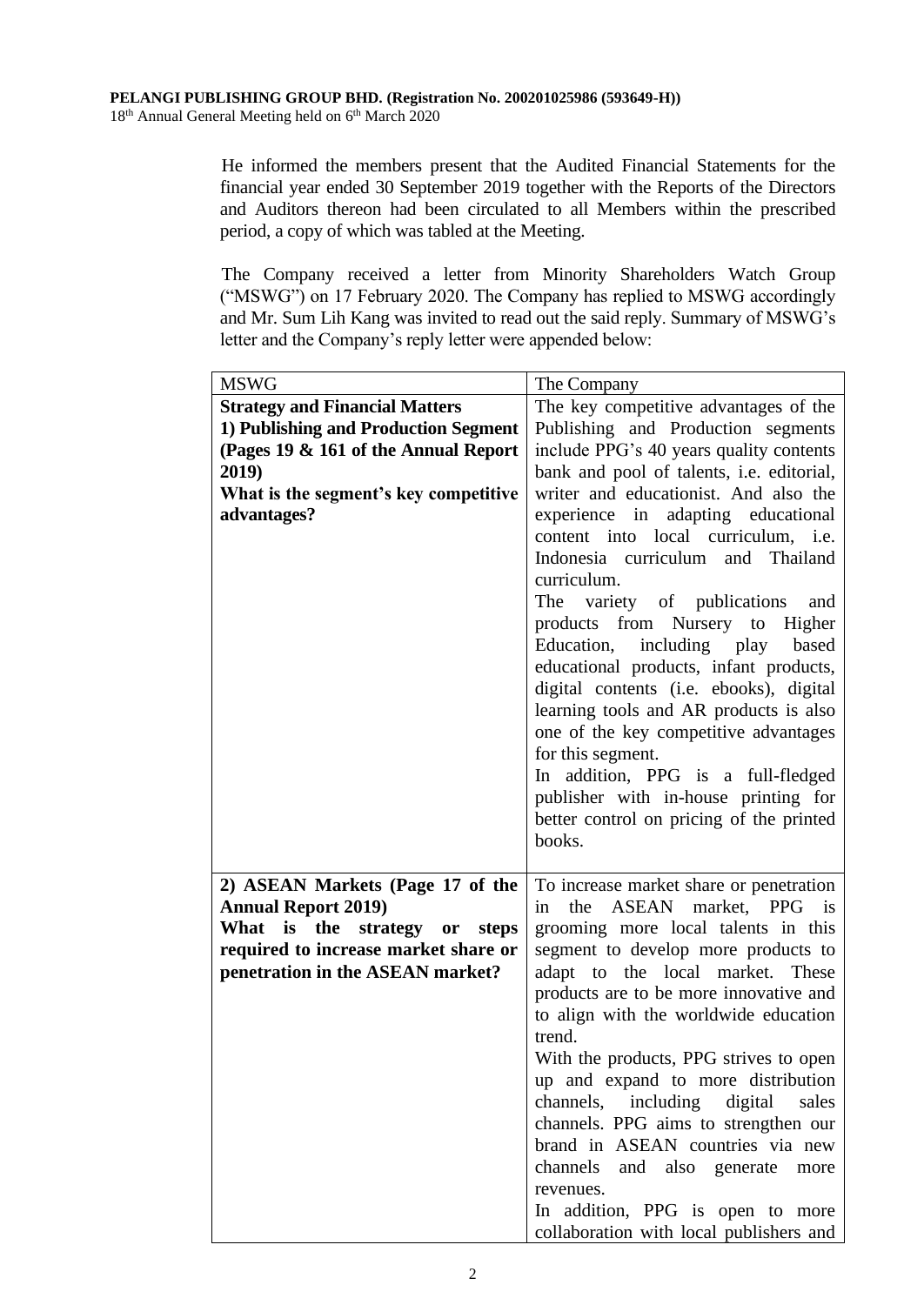#### **PELANGI PUBLISHING GROUP BHD. (Registration No. 200201025986 (593649-H))**

18<sup>th</sup> Annual General Meeting held on 6<sup>th</sup> March 2020

|                                                                                                                                                                                                                                                                                      | also investment in local market<br>research.                                                                                                                                                                                                                                                                                                                                                                    |
|--------------------------------------------------------------------------------------------------------------------------------------------------------------------------------------------------------------------------------------------------------------------------------------|-----------------------------------------------------------------------------------------------------------------------------------------------------------------------------------------------------------------------------------------------------------------------------------------------------------------------------------------------------------------------------------------------------------------|
| 3) Paper Procurement<br>To what extent the recent coronavirus<br>outbreak impacts the Goup's paper<br>procurement in terms of pricing, etc.?                                                                                                                                         | For time being, it does not have<br>massive impact to PPG. As paper mills<br>in China have stopped operation, there<br>is a shortage in global paper supply.<br>Though paper price has gone up in<br>recent weeks, our raw material has been<br>prepared/estimated for 6 months'<br>supply in advance. Thus, it will not<br>impact us now but it will increase our<br>cost of goods in the next financial year. |
| 4) Digital Learning<br>a. What is ePelangi.com's current<br>user sign-ups? What is the targeted<br>sign-ups rate for FY2020?                                                                                                                                                         | Market demand for this segment is still<br>so encouraging,<br>ePelangi.com<br>not<br>currently have 1722 sign-ups. However,<br>we are seeing increasing demand for<br>digital educational learning for K-12<br>market. Hence, we will continue to<br>create more digital educational content<br>and work with various platforms to<br>penetrate into this market.                                               |
| b. Apart from the existing content<br>portfolio, does the Group have a new<br>content portfolio that can take the<br>Group's digital learning platform to<br>the next level?                                                                                                         | There is no new content portfolio for<br>time being; we are enhancing and<br>expanding the current content.                                                                                                                                                                                                                                                                                                     |
| current status of the industry? What<br>significant changes are anticipated in<br>the next three years?                                                                                                                                                                              | c. What is the Board's view as to the   Market demand for digital learning is<br>still growing at a slow pace at the<br>moment. Much of the learning is still<br>through physical products. Nonetheless,<br>the demand might grow in the coming<br>years and a feasible business model that<br>can monetise the programme is to be<br>planned.                                                                  |
| the<br>Group expanded its<br>5) As<br>footprint in the ASEAN countries<br><i>particularly</i><br><b>Thailand</b><br>in<br>and<br>Indonesia, what is the best use for the<br>cash balance of RM9.3 million? How<br>does the Group plan to raise capital<br>to fund any future growth? | Skilled talent is very important in this<br>industry, thus, PPG will invest in<br>grooming talents in ASEAN countries<br>to create more local contents. PPG<br>believes that a strong pool of talent will<br>lead to the organisation's success.<br>At the moment, PPG utilises internal<br>cash bank for future growth and there is<br>currently no intention to raise capital<br>from the public.             |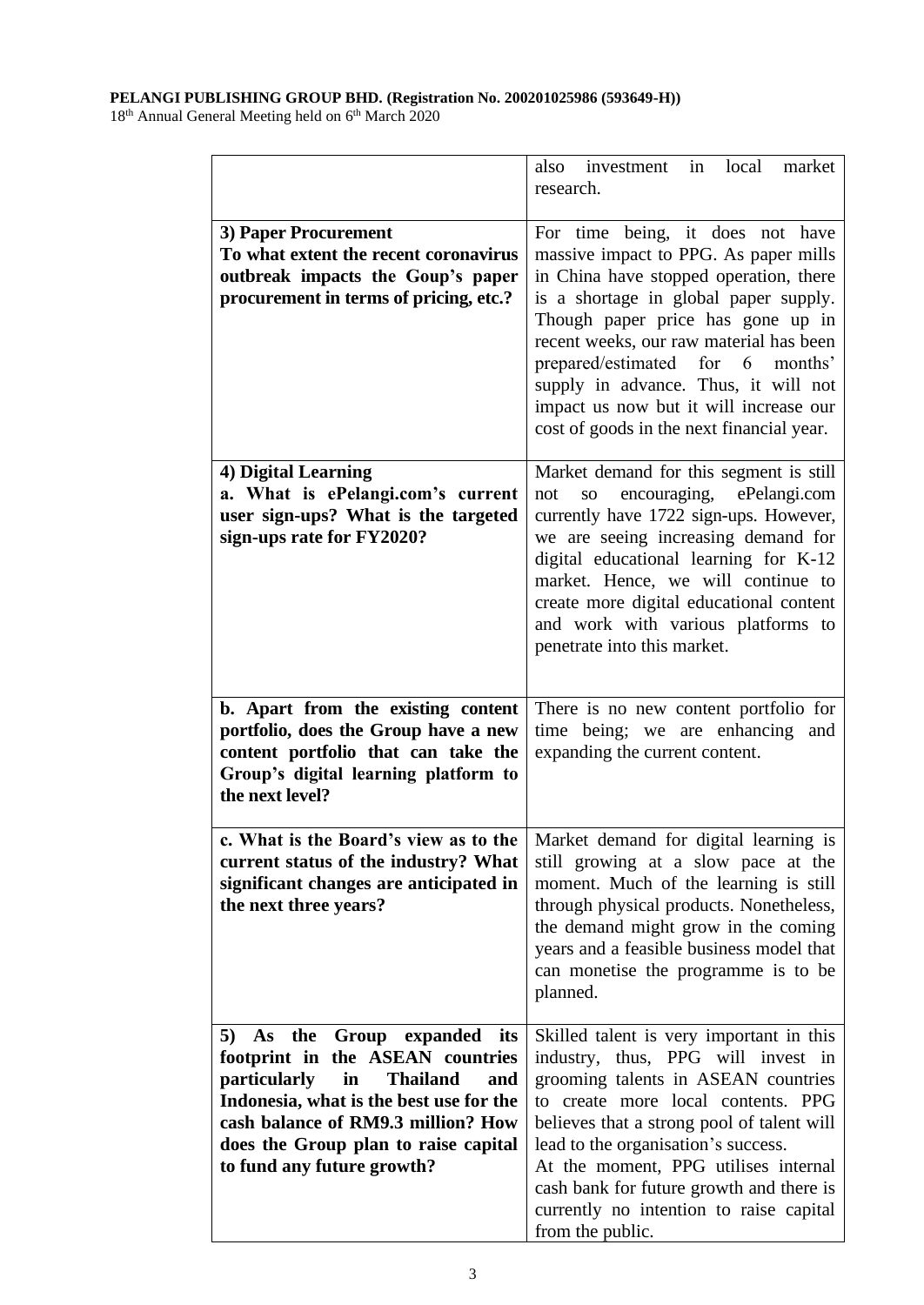#### **PELANGI PUBLISHING GROUP BHD. (Registration No. 200201025986 (593649-H))**

18<sup>th</sup> Annual General Meeting held on 6<sup>th</sup> March 2020

| Corporate<br>&<br>Governance<br><b>Sustainability Matters</b><br>1) Is the Board going to implement<br>two-tier voting for Syahriza Binti<br>Senan to continue as Independent<br><b>Director of the Company?</b> | Yes, 2-tier voting is to be implemented<br>for the continuation of terms of office<br>as Independent Director for Syahriza<br>Binti Senan.                                                                                                                                                                                                                                                                                                                                                                                                                                                                                                                                                                                                      |
|------------------------------------------------------------------------------------------------------------------------------------------------------------------------------------------------------------------|-------------------------------------------------------------------------------------------------------------------------------------------------------------------------------------------------------------------------------------------------------------------------------------------------------------------------------------------------------------------------------------------------------------------------------------------------------------------------------------------------------------------------------------------------------------------------------------------------------------------------------------------------------------------------------------------------------------------------------------------------|
| professional<br><b>Continuous</b><br>2)<br>development for audit committee                                                                                                                                       | In FY2020, PPG aims to have all<br>directors attend the necessary training<br>or seminars based on their strengths and<br>weaknesses through the Board Skills<br>Matrix summary                                                                                                                                                                                                                                                                                                                                                                                                                                                                                                                                                                 |
| 3) On sustainability, what are the<br>areas of significant improvement that<br>the Company has identified?                                                                                                       | FY2019, PPG<br>established<br>In<br>Sustainability Procurement Committee<br>to develop and implement sustainable<br>purchasing practices and policies.<br>There are a number of go green<br>initiatives that have been implemented,<br>such as recycle and go green campaign,<br>save paper awareness, maintain healthy<br>working<br>environment,<br>sourcing<br>of<br>energy saving products and trade-in<br>Programme. For operation<br>and<br>warehousing processes, some processes<br>have been digitised. This helps to<br>reduce the paper usage and created<br>more efficient procedures.<br>In the coming year, PPG intends to look<br>into possibility to install solar panels,<br>which can help to reduce the electricity<br>costs. |

He then invited questions from the floor. As there were no further questions raised from the shareholders, the Audited Financial Statements for the year ended 30 September 2019 were received by the shareholders.

The remaining agendas require voting by shareholders. Voting of all the resolutions of today's Annual General Meeting is conducted by way of poll pursuant to Para 8.29A of Bursa Securities Listing Requirements. It will be conducted at the end of all the motion of today's meeting to save administrative time and the results will be announced then.

The Chairman proceeded to the second item of the agenda.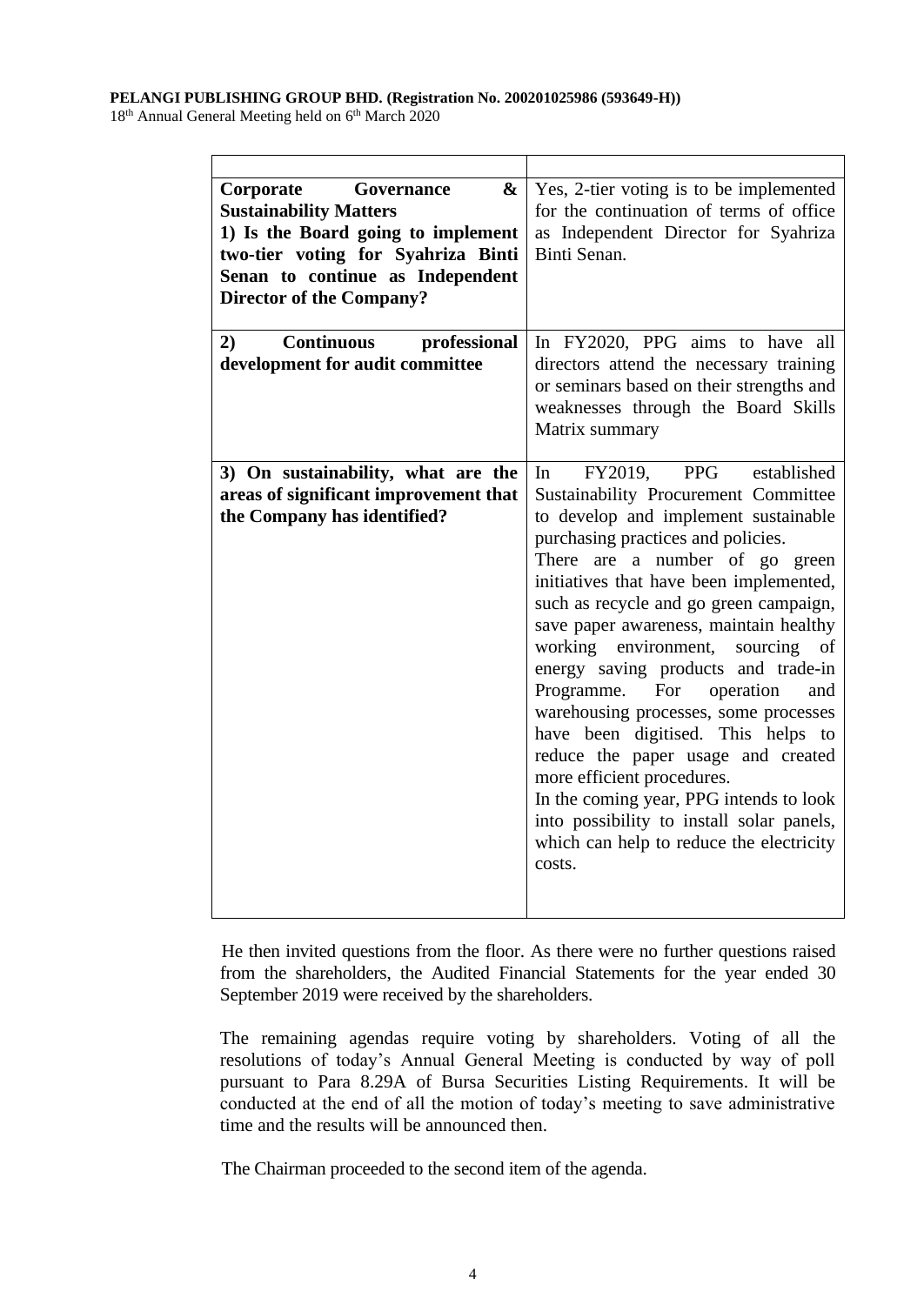## **AGM2020/6 PAYMENT OF FINAL SINGLE TIER DIVIDEND OF 1.00 SEN PER ORDINARY SHARE**

The Chairman proceeded with the second item of the agenda, i.e. approving the payment of a final single tier dividend of 1.00 sen per ordinary share amounting to RM965,975/- for the financial year ended 30 September 2019.

The Chairman invited shareholders to raise any questions on the payment of a final dividend before putting the motion to the floor. As there were no questions raised from the shareholders, the Chairman put the motion to the floor.

With the proposal from Mr Chiam Min Kiew and duly seconded by Mr Wong Teck Seng, the Chairman said that it has to be voted by way of poll and moved on to the next meeting.

## **AGM2020/7 DIRECTORS' FEES**

The Chairman proceeded to table the third item of the agenda, i.e. approving the payment of Directors' fees of RM114,200.00 for the financial year ended 30 September 2020.

Mr Lee Yan Ching proposed and Mr Sum Lih Jian seconded the motion. The Chairman said that it would be voted by way of poll later.

# **AGM2020/8 PAYMENT OF DIRECTORS' BENEFITS TO THE NON-EXECUTIVES DIRECTORS UP TO AN AMOUNT OF RM12,750 FROM 1 OCTOBER 2019 UNTIL THE NEXT AGM OF THE COMPANY.**

The fourth item of the agenda, i.e. approving the payment of Non-Executives Directors' benefits of up to an amount of RM12,750.00 from 1 October 2019 until the next AGM of the Company.

With the proposal from Ms Ng Lai Ping and duly seconded by Mr Lee Yan Ching, the Chairman moved on to the next motion.

# **AGM2020/9 RE-ELECTION OF DIRECTORS IN ACCORDANCE WITH THE COMPANY'S CONSTITUTION**

The Chairman informed the members present that the next agenda item was to reelect Directors in accordance with the Company's Constitution.

In accordance with Article 134 of the Company's Constitution, Sum Lih Kang and Koh Siew Shern shall retire from the Board at the Meeting and being eligible, have offered themselves for re-election to the Board.

The Chairman put to the Meeting the motion to re-elect Sum Lih Kang to the Board. On the proposal of Mr Chiam Min Kiew and seconded by Mr Foo Ho Tim, the Chairman subsequently moved to the next motion.

The Chairman also put to the Meeting the motion to re-elect Koh Siew Shern to the Board. Mr Foo Ho Tim proposed and Mr Sum Lih Jian seconded the motion.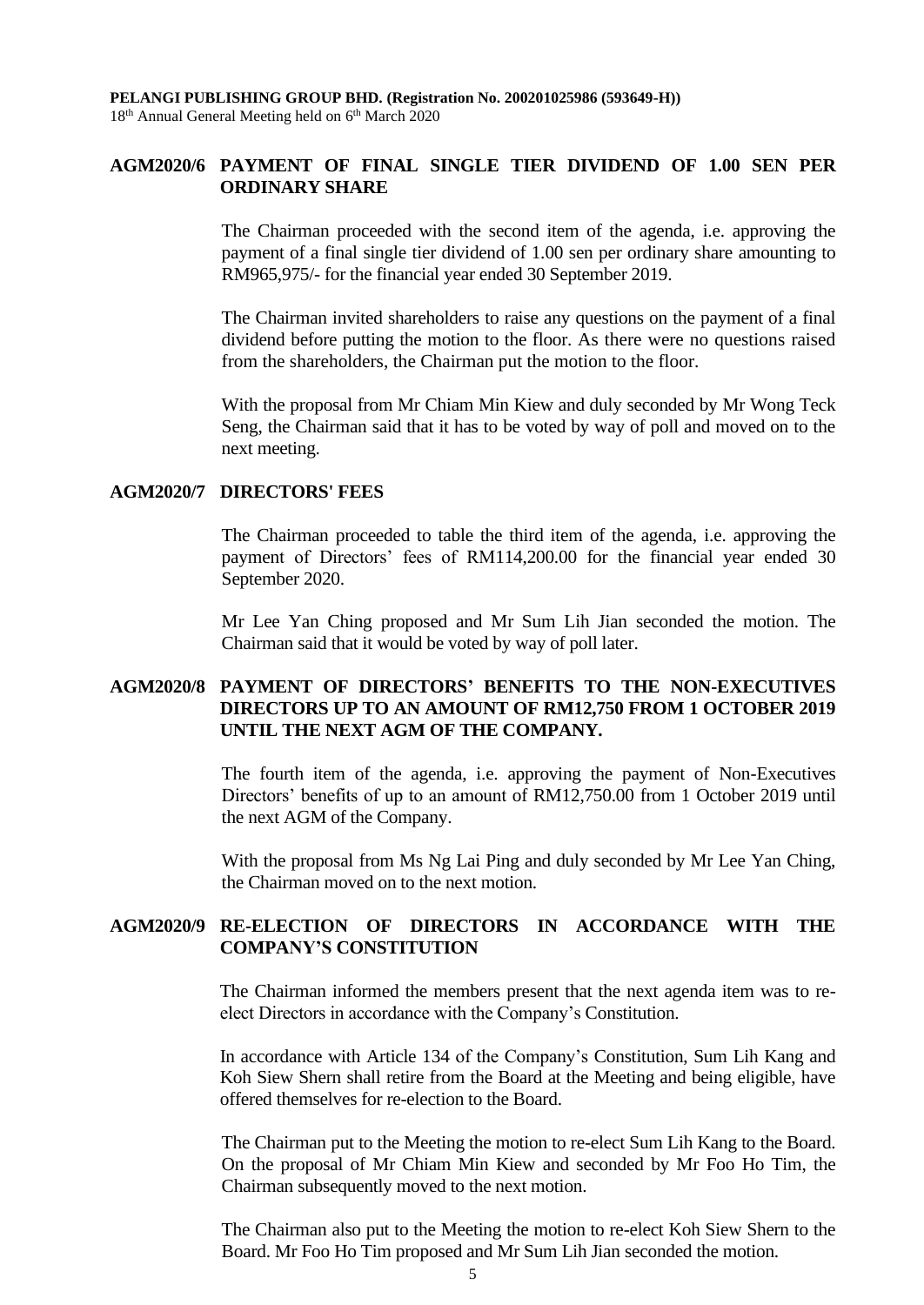## **AGM2020/10 RE-APPOINTMENT OF AUDITORS**

The retiring auditors, Messrs SJ Grant Thornton, have indicated their retirement at this AGM. Messrs SJ Grant Thornton has indicated their willingness to continue in office.

The Chairman put the motion to the floor. As there was no question raised, the Chairman invited a proposer and seconder to the motion. With the proposal of Mr Foo Ho Tim and seconded by Mr Sum Lih Jian, the Chairman moved on to the next motion.

#### **AGM2020/10 AUTHORITY TO ALLOT SHARES – SECTION 75 and 76**

The Chairman proceeded with the Ordinary Resolution 7 in respect of authorisation for the Directors of the Company to allot and issue shares pursuant to Section 75 and 76 of the Companies Act, 2016 subject to the Constitution of the Company and approvals from the Bursa Malaysia Securities Berhad and other regulatory bodies.

He put the motion to the floor for discussion. As there were no questions, he invited a proposer and seconder for the above motion. Mr Lee Yan Ching proposed and seconded by Ms Ng Lai Ping the said motion.

# **AGM2020/11 PROPOSED RENEWAL OF AUTHORISATION FOR THE COMPANY TO PURCHASE ITS OWN SHARES OF UP TO TEN PERCENT (10%) OF THE TOTAL NUMBER OF ISSUED SHARES OF THE COMPANY.**

The Chairman proceeded with the Ordinary Resolution 8 in respect of proposed renewal of authorisation for the Company to purchase its own shares of up to ten percent (10%) of the total number of issued shares of the Company.

He put the motion to the floor for discussion. As there were no questions, he invited a proposer and seconder for the above motion. Mr Wong Teck Seng proposed and seconded by Ms Ng Lai Ping the said motion.

## **AGM2020/12 CONTINUATION OF SYAHRIZA BINTI SENAN'S TERMS OF OFFICE AS INDEPENDENT DIRECTOR**

The Chairman informed the Members present that the Ordinary Resolution 9 was tabled in compliance with the Malaysian Code on Corporate Governance as Ms Syahriza binti Senan has served the Company for more than twelve years. Justification to retain her service had been included in the Annual Report 2019 and the relevant procedure had been adhered to accordingly.

With the proposal from Mr Chiam Min Kiew, which was seconded by Mr Sum Lih Jian, the Chairman said that the poll would be conducted later.

# **AGM2020/13 CONTINUATION OF VINCENT WONG SOON CHOY'S TERMS OF OFFICE AS INDEPENDENT DIRECTOR**

The Chairman informed the Members present that the Ordinary Resolution 10 was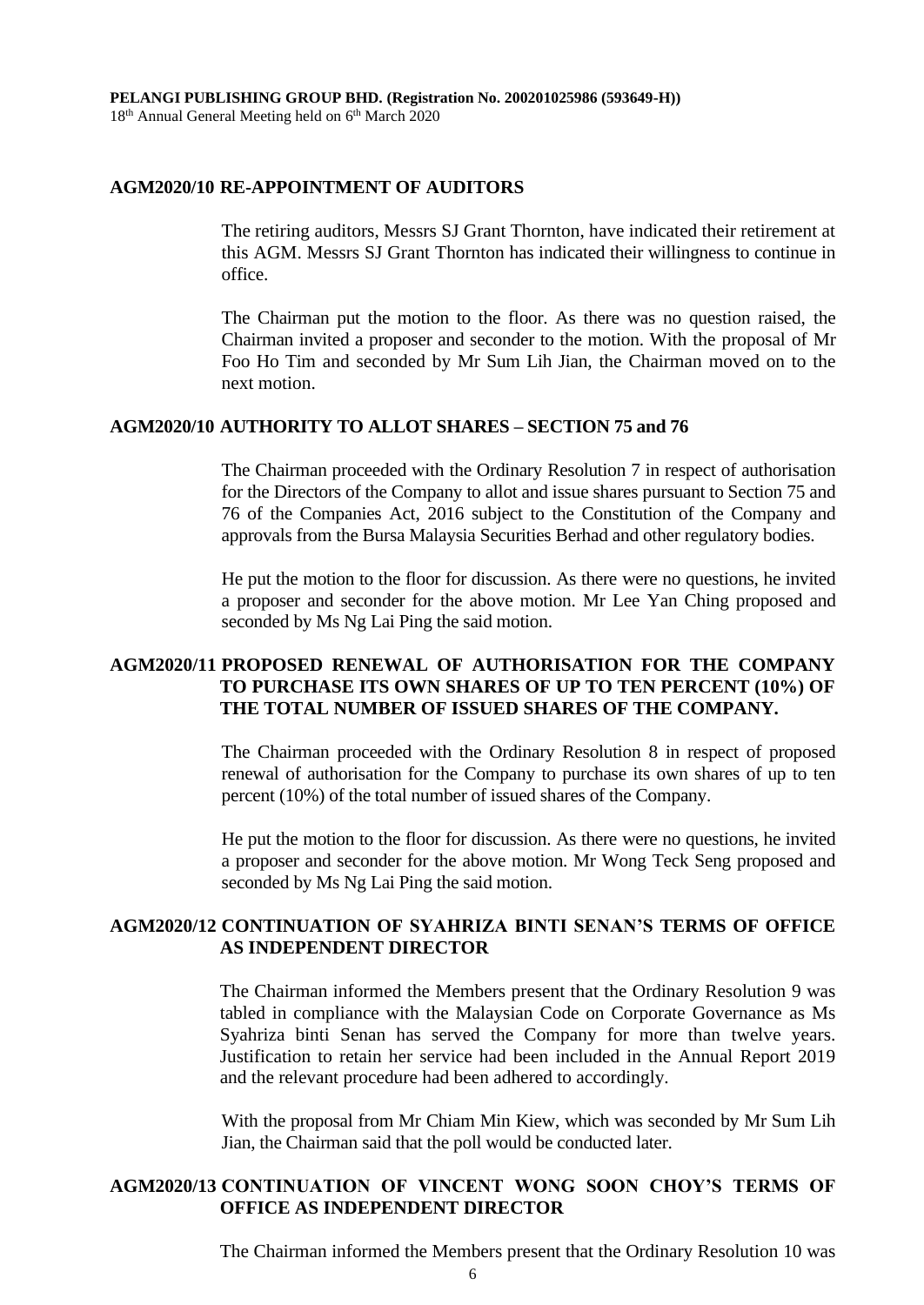tabled in compliance with the Malaysian Code on Corporate Governance as Mr Vincent Wong Soon Choy has served the Company for more than nine years. Justification to retain his service had been included in the Annual Report 2019 and the relevant procedure had been adhered to accordingly.

With the proposal from Mr Sum Lih Jian, which was seconded by Mr Lee Yan Ching, the Chairman said that the poll would be conducted later.

## **AGM2020/14 PROPOSED RENEWAL OF SHAREHOLDERS' MANDATE FOR RECURRENT RELATED PARTY TRANSACTIONS OF A REVENUE OR TRADING NATURE ("PROPOSED RSM")**

The Chairman proceeded with the Ordinary Resolution 11 in respect of the proposed renewal of shareholders' mandate for recurrent related party transactions of revenue or trading nature ("Proposed Renewal of Shareholders' Mandate").

As he is one of the interested parties, he proposed Mr Vincent Wong Soon Choy to chair this agenda. Mr Vincent Wong took the Chair and reminded the Interested Parties, Datuk Sum Kown Cheek, Datin Lai Swee Chiung and persons connected to them that they have to abstain from deliberations on the Proposed Renewal Shareholders' Mandate and also abstain from voting in respect of their direct or indirect shareholdings in the Company.

He put the motion to the floor for discussion. As there were no questions, he invited a proposer and seconder for the above motion. Mr Lee Yan Ching proposed and seconded by Mr Sum Lih Jian the said motion.

The Chairman informed all members present that the polling would be conducted shortly simultaneously with all of today's agendas. He also made known that the representatives of Messrs Needsbridge Advisory Sdn. Bhd. has been appointed by the Company as Scrutineers for today's meeting. Members were also informed of the relevant procedures to complete the polling papers prior to polling papers being distributed to the members present in the meeting.

Upon completing collection of all polling papers from members in the meeting, the Chairman informed all that there would be a short break of 20 minutes to conduct the poll count.

After the short break, the meeting resumed where the results of polling were handed to the Chairman. The results of the polling were read as follows:-

| Resolution | <b>FOR</b>          |               | <b>AGAINST</b>           |               |
|------------|---------------------|---------------|--------------------------|---------------|
|            | <b>No of Shares</b> | $\frac{6}{9}$ | <b>No of Shares</b>      | $\frac{0}{0}$ |
|            | 32,023,365          | 100.00        |                          | 0.00          |
|            | 32,023,365          | 100.00        | $\overline{\phantom{0}}$ | 0.00          |
|            | 32,023,330          | 100.00        |                          | 0.00          |
|            | 672,145             | 100.00        |                          | 0.00          |
|            | 32,023,365          | 100.00        |                          | 0.00          |
|            | 32,023,365          | 100.00        |                          | 0.00          |
|            | 32,023,365          | 100.00        |                          | 0.00          |